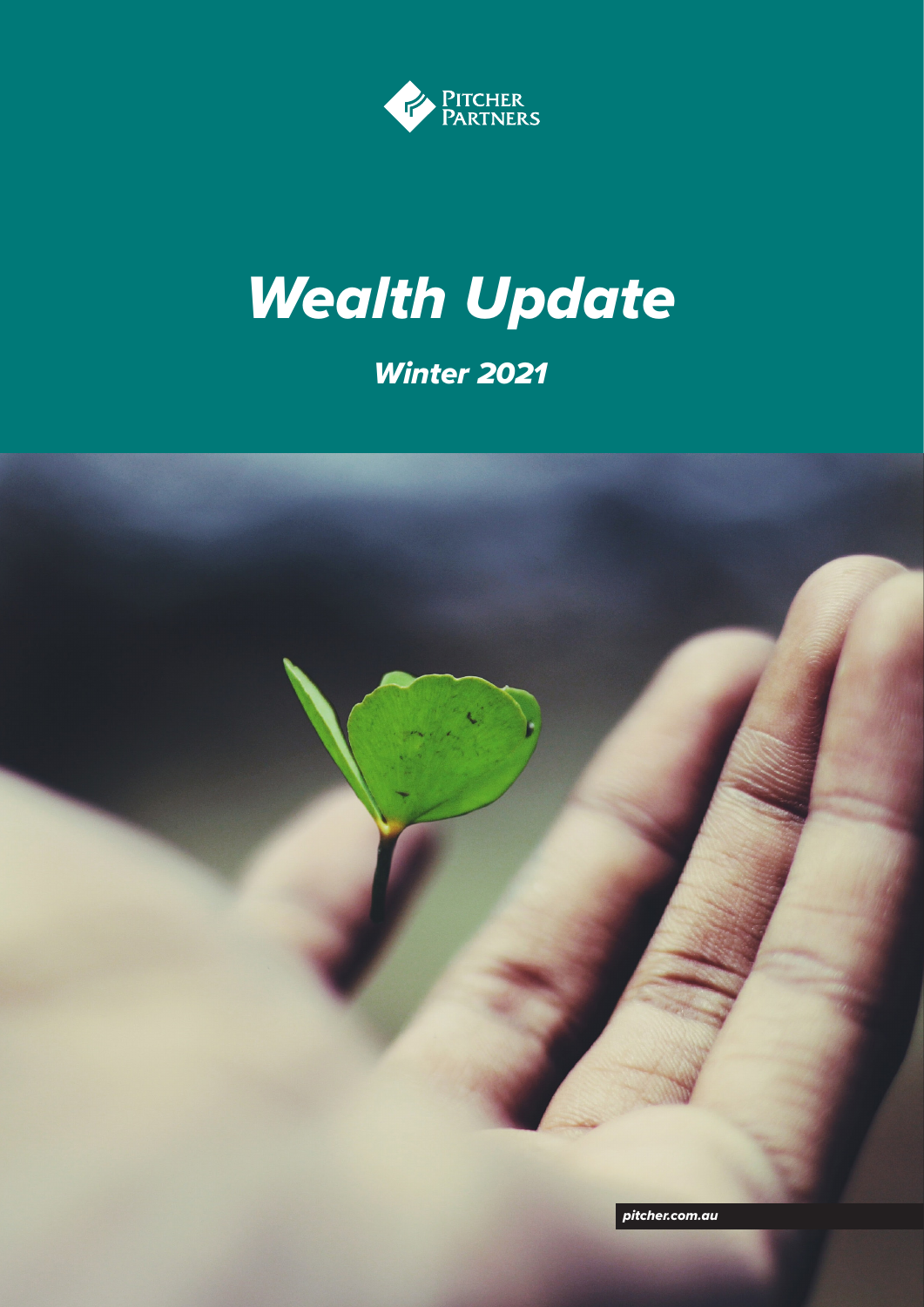### *Winter 2021*

Welcome to our latest Wealth Management Update.

This edition covers the following topics:

- Key Superannuation Changes from 1 July 2021
- Stock Spotlights:
	- Tesla Inc.
- Alibaba

### *Key superannuation changes from 1 July*

From 1 July 2021 a number of changes to superannuation caps, minimums and thresholds will come into effect.

In this article we look at three key changes to superannuation for the year ahead:

- Contribution caps
- Minimum pension income requirements
- Superannuation guarantee

### Changes to contribution caps

### **Concessional**

From 1 July this year, the concessional contribution cap increases from \$25,000 p.a. to \$27,500.

Concessional contributions are those that are made directly to your super fund before income tax, and are instead taxed at between 15% and 30%. This commonly includes Superannuation Guarantee, salary sacrifice and personal deductible contributions. This cap is indexed in line with average weekly ordinary time earnings in increments of \$2,500.

### Case study

- Rebecca's salary is \$190,000 p.a. plus she earns an annual performance bonus of \$20,000. In FY2022, we expect Rebecca's superannuation Guarantee to be \$22,000 (10% x (\$190,000 + \$20,000)).
- From 1 July 2021 Rebecca can contribute a further \$5,500 either as salary sacrifice or a personal deductible contribution, or a combination of both.
- Rebecca's total concessional contributions for the financial year would be \$22,000 + \$5,500 = \$27,500.

### Non-concessional

A non-concessional contribution is one that is made with after-tax money, typically from an individual's bank account. As this money has already been taxed, no further tax applies when it is contributed to superannuation.

The non-concessional contribution cap is four times the concessional contribution cap. This means the nonconcessional contribution cap will be \$110,000 from 1 July 2021. Additionally, the bring-forward provision will allow individuals to contribute up to \$330,000.

### Downsizer

The downsizer contribution cap may be available for those aged 65 and over who sell their primary place of residence and wish to use part of the sale proceeds to top-up their superannuation. The current cap of \$300,000 is not indexed.

In the Federal Budget 2021-22 the government has proposed to reduce the downsizer eligibility age from 65 to 60. If this is legislated, it is expected it would come into effect from July 2022.

### Small business capital gains tax cap

Small business owners who sell business assets may be eligible for tax concessions on capital gains and may be able to contribute an amount into superannuation to help fund their retirement.

When making a contribution under the 15-year exemption, the cap will increase from \$1,565,000 to \$1,615,000. However, when making a contribution under the retirement exemption, the cap is not indexed and therefore remains at \$500,000.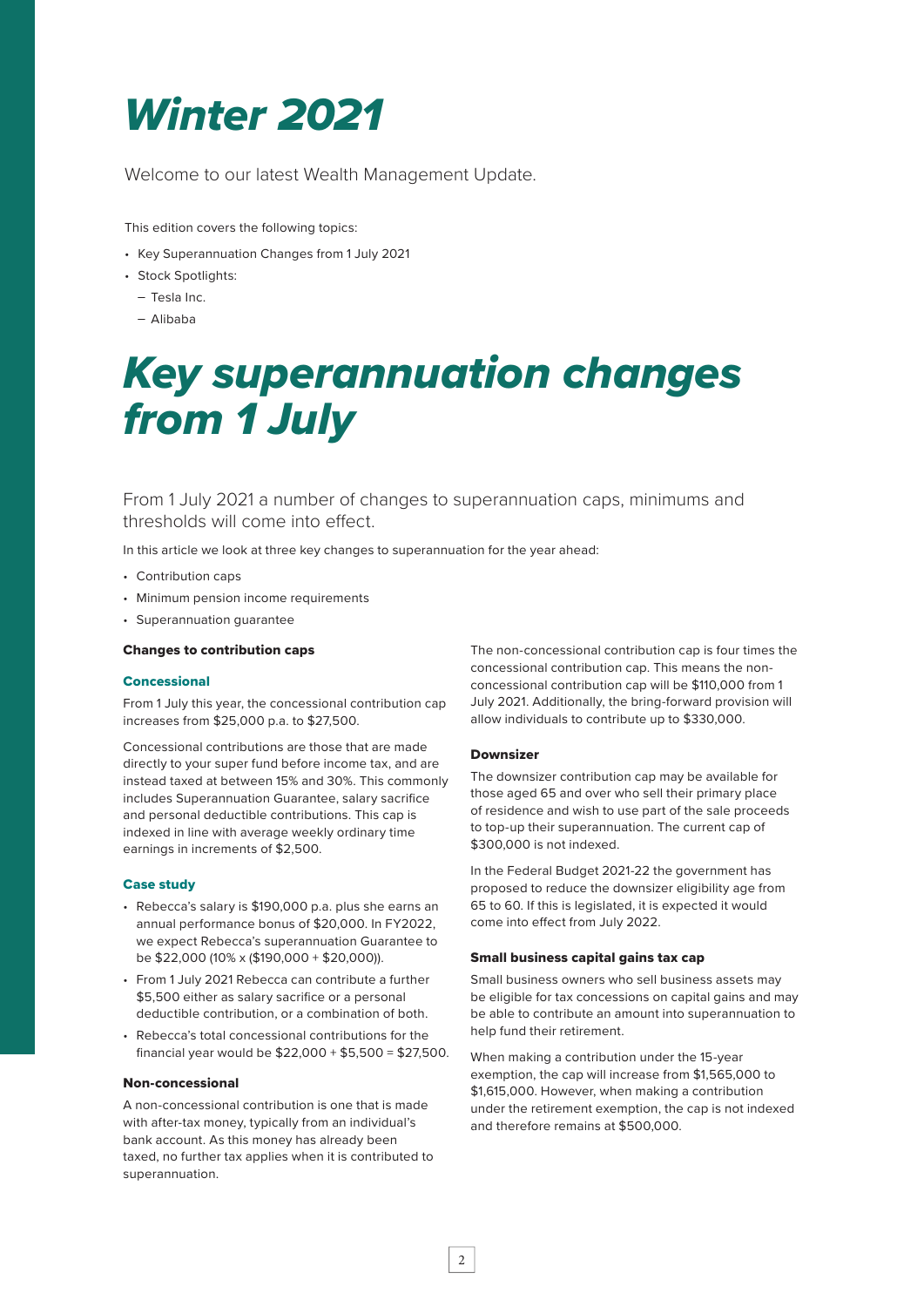### Minimum pension income requirement

A minimum amount must be paid annually from superannuation pensions and annuities that commenced after 1 July 2007. The share market crash that began in February 2020 reduced retirement savings values for many retirees. Subsequently, the government reduced the minimum annual payment required to help retirees preserve their account values until markets recovered.

This standard minimum was reduced by 50% and initially applied in FY20 and FY21 only. On 29 May 2021, the Morrison Government announced an extension of the reduction for a further year. This means the standard minimum won't apply again until 1 July 2022.

The reduced minimum (applying until end of FY2022) and standard minimum (from FY2023 on) are shown below.

| Age                 | <b>Reduced</b><br>minimum | <b>Standard</b><br>minimum |
|---------------------|---------------------------|----------------------------|
| Under <sub>65</sub> | 2%                        | 4%                         |
| $65 - 74$           | 2.50%                     | 5%                         |
| $75 - 79$           | 3%                        | 6%                         |
| $80 - 84$           | 3.50%                     | 7%                         |
| $85 - 89$           | 4.50%                     | 9%                         |
| $90 - 94$           | 5.50%                     | 11%                        |
| 95 or more          | 7%                        | 14%                        |

### Case study

- Andrew's account-based superannuation income stream has a value of \$1.6m on 1 July 2021, when he was aged 64. He elects to receive the reduced minimum of 2%, which means a minimum of \$32,000 needs to be paid from his superannuation pension  $(2\% \times $1,600,000 = $32,000)$
- Andrew is 65 on 1 July 2022 and his superannuation pension has grown to \$1,696,000. Andrew continues to elect to take the minimum, which will now revert to the standard minimum of 5% (*note:* Andrew has fallen into the next age bracket, per the table above). Andrew's new minimum income for FY2022 is \$84,800 (5% x \$1,696,000).

### Superannuation Guarantee

Superannuation Guarantee (SG) is a compulsory payment made by an employer directly to an employee's super fund. The SG amount is calculated as a percentage of the employee's ordinary time earnings (i.e. the amount you pay employees for their ordinary hours of work, including things like commissions and shift loadings).

The SG amount will increase to 10% from 1 July 2021 and continue to increase in 0.50% increments until reaching 12% in FY2026.

| <b>Financial year</b> | <b>General super</b><br>guarantee |  |  |
|-----------------------|-----------------------------------|--|--|
| 2021                  | 9.50%                             |  |  |
| 2022                  | 10.00%                            |  |  |
| 2023                  | 10.50%                            |  |  |
| 2024                  | 11.00%                            |  |  |
| 2025                  | 11.50%                            |  |  |
| 2026                  | 12.00%                            |  |  |

These payments need to be paid by your employer no later than 28 days after the end of each quarter. SG does not need to be paid where quarterly income is greater than \$58,920 (FY2022) or less than \$450 per month. Noting that the Government proposed to abolish the \$450 minimum in this year's budget.

> **By Andrew Wilson,** Principal | Wealth Management p. +61 2 9228 2455 e. a.wilson@pitcher.com.au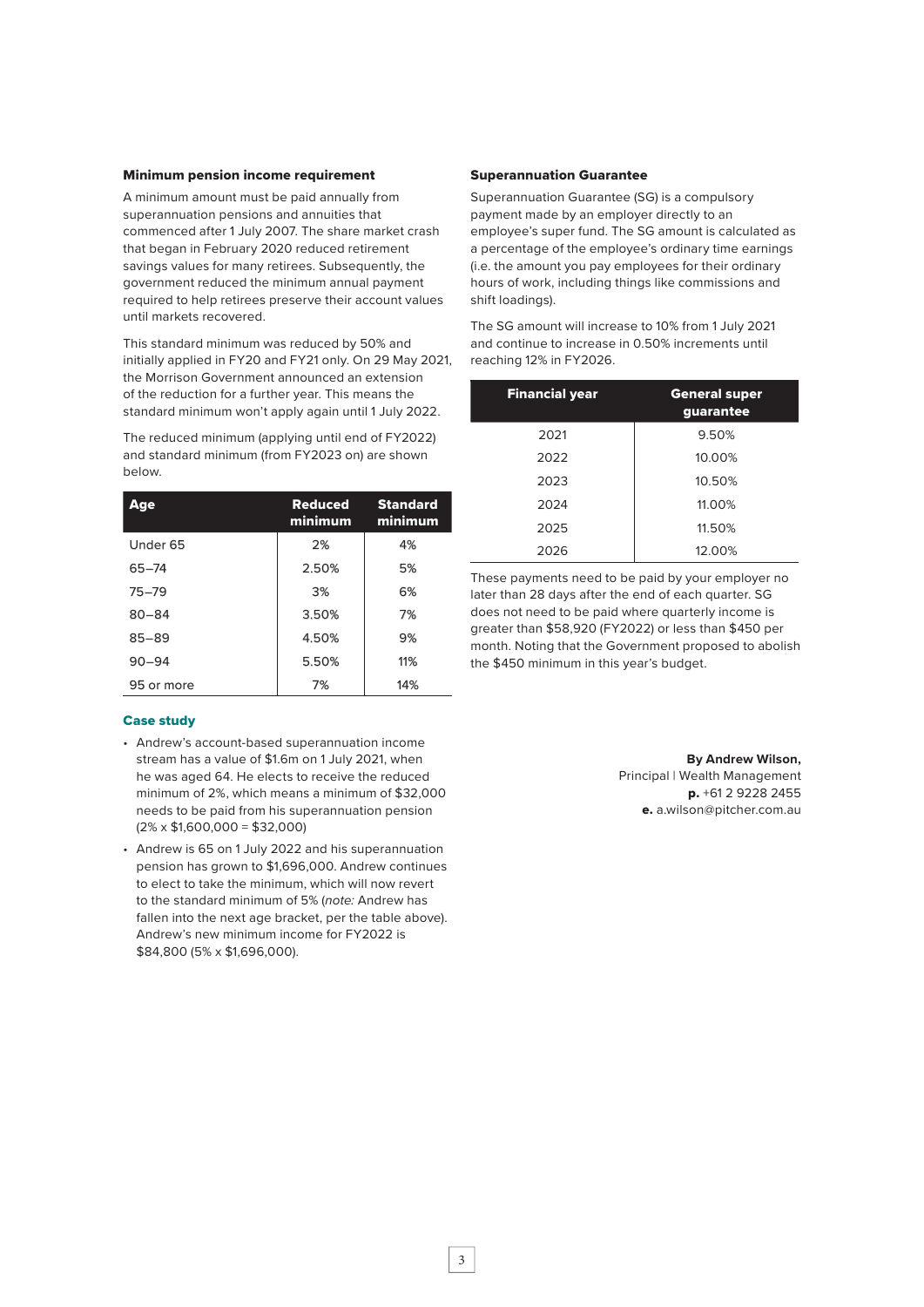## *Stock spotlight: Tesla Inc (TSLA)*

### **Overview**

Tesla Inc. operates principally through two segments: automotive, and energy generation and storage. The automotive segment includes the design, development, manufacturing, sales and leasing of electric vehicles (EV's) as well as sales of automotive regulatory credits. The energy generation and storage segment includes the design, manufacture, installation, sales and leasing of solar energy generation and energy storage products, services related to its products, and sales of solar energy system incentives.

#### Investment Conundrum

Despite its phenomenal success, Tesla has always polarised investors due to its sky-high valuation. Yet its supporters have consistently pushed the share price significantly higher over the past decade. This has been notable in the past two years where the share price has risen from around \$40 (this price accounts for a 5-for-1 stock split in 2020) in June 2019 to around \$880 in 2021.

Tesla's first-mover advantage is significant in allowing the company to continue innovating to keep competitors at bay. An example of this is the company's intention to further reduce battery cells costs by 56%, further cementing a price advantage that sees it already paying 25% less for battery cells than its competitors. However, every stock should ultimately be judged against the valuation the market attaches to it. Tesla's valuation, like many others, has been inflated due to the historically low interest rate environment, as future cash flows are discounted by a lower rate than would otherwise be the case. Further, the "lower for longer" view has been reaffirmed by the Federal Reserve, who believes rates will be ultra-low for a long time.

Unlike most listed growth stocks that might trade on a multiple of between 25 and 35 times forecast earnings<sup>2</sup> (historically this has been between 20 and 30 times but unprecedented low interest rates have contributed to a significantly expanded earnings multiple). Tesla trades on a Price to Earnings (PE) ratio of 610 (based on a share price of \$610.12 as at 10 June 2021 and an Earnings Per Share (EPS) of \$1.003). Granted, market consensus for the growth runway of Tesla is phenomenal. With strong earnings growth expected in FY21, the PE ratio is expected to fall to 134, before falling further to 98 in FY22, where EPS is projected to be around \$6.23. These PE ratios also do not take into account further possible (and from past history, expected) share price appreciation over the next few years.

#### Investment Fundamentals

It may be seen from the table below that Tesla is currently trading on a multiple of 134 times expected FY21 earnings.

| <b>Share price 10/6/21: US\$610.12</b> | <b>FY18</b> | <b>FY19</b> | <b>FY20</b> | <b>FY21(E)</b> | FY22(E) |
|----------------------------------------|-------------|-------------|-------------|----------------|---------|
| <b>Revenue (US\$bn)</b>                | 21.5        | 24.6        | 31.5        | 49.1           | 65.7    |
| <b>Earnings Per Share (US\$)</b>       | $-1.14$     | $-0.98$     | 0.64        | 4.54           | 6.23    |
| <b>Price to Earnings (PE) ratio</b>    | N/A         | N/A         | 953         | 134            | 98      |
| <b>Price to book value</b>             | 12.74       | 12.54       | 32.36       |                |         |
| <b>Revenue Growth</b>                  | 83%         | 15%         | 28%         | 56%            | 34%     |
| <b>EPS Growth</b>                      | N/A         | N/A         | N/A         | 610%           | 37%     |

<sup>1</sup> B. Schmidt, *Tesla leads on EV battery costs*, despite soaring lithium prices, The Driven, Australia, 2021

<sup>2</sup> Nasdaq, *TSLA Earnings Date,* Nasdaq, Australia, 2021

<sup>3</sup> E. Yardeni, *Stock Market Briefings: Selected P/E Rations*, Yardeni Research, New York, 2021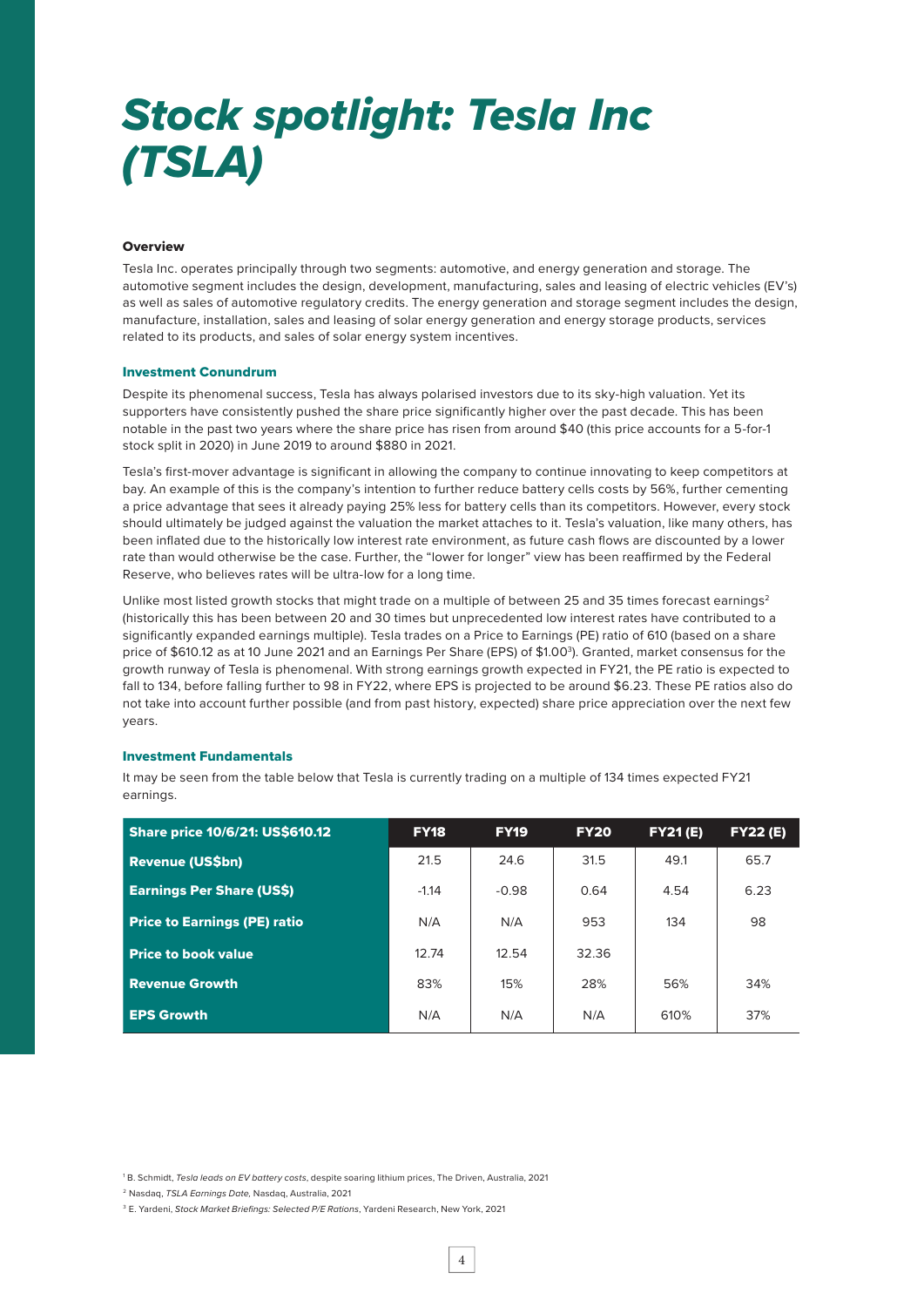As the market average multiple for the S&P500 is roughly 21.0 times earnings<sup>4</sup> and for growth stocks typically around 25 to 35 times earnings, it becomes clearer that Tesla's share price is elevated. On the assumption that a more normalised long run multiple for Tesla will eventually be closer to, say, 35 times earnings, Tesla earnings must grow significantly to justify the valuation that is currently being attached to its stock.

- **• Current share price:** US\$610
- **• Minimum future EPS required to justify share price:** \$17.43 (ie. \$610/35)
- **• EPS expected FY21:** US\$4.54
- **EPS expected FY22:** US\$6.23
- **EPS growth expected in FY22:** 37%

Assuming EPS grows by 37% (ie. the FY22 growth rate) in future years, we would have the following EPS figures over the next few years:

- **FY23:** US\$8.72
- **• FY24:** US\$12.21
- **• FY25:** US\$17.10

Therefore, from this (admittedly) simplistic analysis of the future earnings potential of Tesla, it may be seen that FY25 earnings could indeed justify the present share price of Tesla.

A stock price is supposed to represent the present value of its expected future earnings. However, in reality, it is very difficult to predict such earnings and the accuracy of these estimates falls away the further one predicts into the future. In Tesla's case, if it is unlikely to grow its earnings by a compounded rate of 37% into the middle of the decade, then the current share price is not justified. If it can grow its earnings by more than this amount, or more, then the stock represents value at current levels.

#### Conclusion

Tesla may benefit from its first-mover advantage to be the dominant EV firm over the longer term. However, while Tesla has commanded a solid share of the EV market over the past few years, there are signs that competition is eroding this market share<sup>5</sup>, with recent analysis showing Tesla's share of the global EV car market falling to 11% in April this year. This should surely raise alarm bells over whether the profit margins the company has benefitted from until now will come under pressure as competition increases and Tesla battles to recoup market share losses. The headache for Tesla is compounded as profit margins naturally contract as a result of EV vehicles becoming more affordable, which underscores the need for Tesla to significantly increase production in order to maintain its exceptionally strong earnings growth.

In summary, Tesla stock represents an investment with high uncertainty. If indeed the company can grow earnings at the rate it is expected to in the next few years, out to 2030 and beyond, the shares appear to offer value at current levels. However, any signs of a slowdown in growth, for whatever reason, will severely dent the share price.

> **By Dr. Riccardo Biondini,** Investment Analyst | Wealth Management p. +61 2 8236 7856 e. riccardo.biondini@pitcher.com.au

4 E. Yardeni, *S&P 500 Sectors & Industries Forward P/Es (monthly, weekly since 1997)*, Yardeni Research, New York, 2021

5 G. Kay, Tesla's global market share fell to its lowest level in over 2 years as electric car competition heats up, Business Insider Australia, Australia, 2021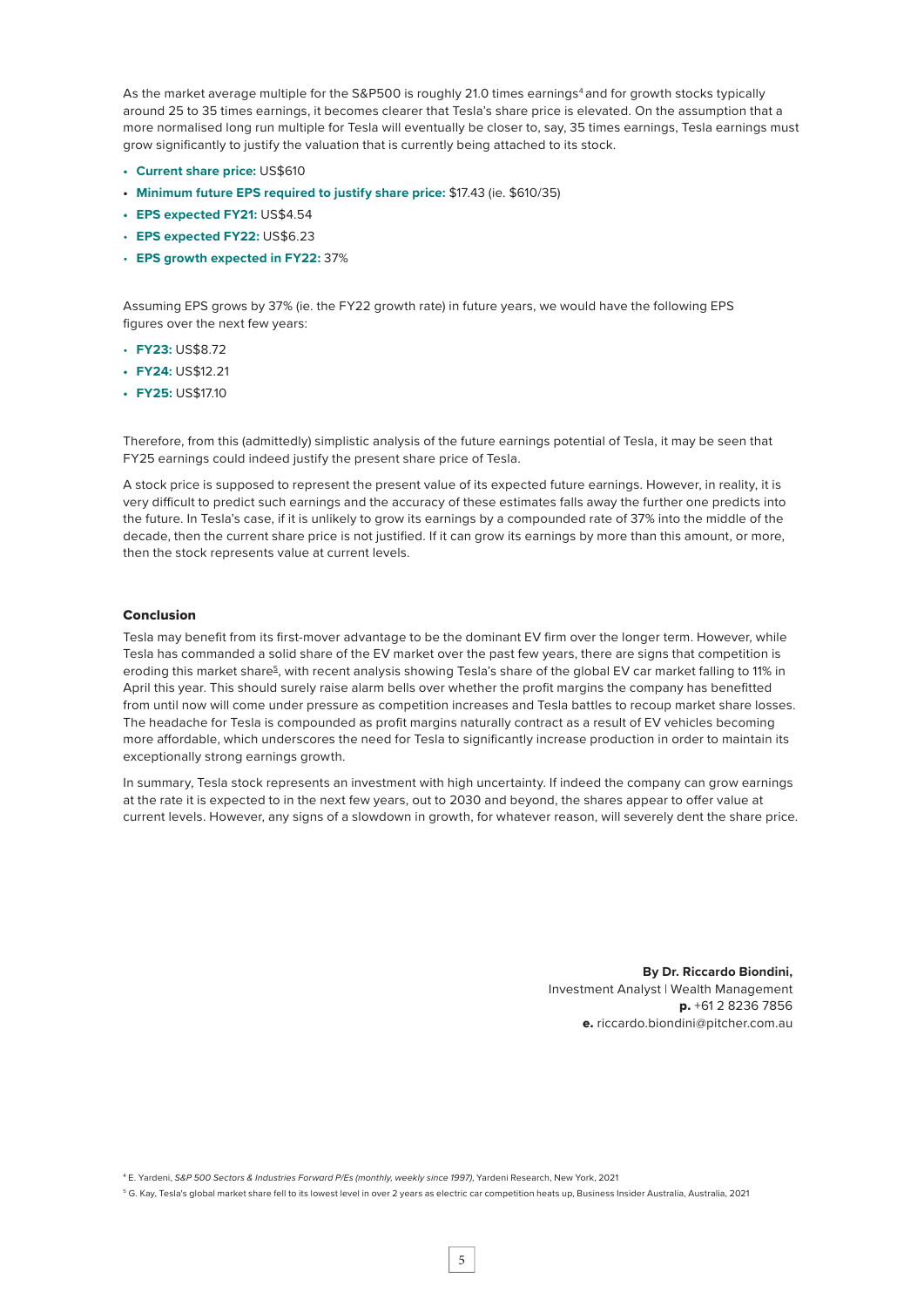# *Stock spotlight: Alibaba Group*

#### **NYSE:** BABA

**Stock price 10 June:** US\$213.32

### What does Alibaba do?

Alibaba is one of the world's leading companies founded by the entrepreneur, Jack Ma. Over the last 5 years earnings have grown at an annualised rate of 29% and sales at a stellar 46%.

Alibaba is the most popular destination for online shopping in China, accounting for over 50% of online sales through its related businesses. Its three core businesses are listed in the top 10 most popular retail sites globally. Alibaba.com is a business to business trading platform connecting manufacturers to wholesalers globally, Taobao has become China' largest shopping website, whereas Tmall.com offers branded products aimed towards the middle class. Unlike Amazon, Alibaba has created websites that facilitate the exchange of goods and services rather than holding physical inventory. Alibaba has also branched out into the high growth cloud computing arena as well as fintech solutions, via its highly successful Alipay payments platform.

#### Why has the share price disappointed in the last six months?

The share price has progressively drifted lower after the Chinese government decided to clamp down on emerging Fintechs on 3 November 2020 by suspending the much hyped, and highly anticipated Ant Group IPO, the fintech arm of Alibaba. This came shortly after the Alibaba founder accused Chinese banks of operating with a "pawnshop mentality". After these comments Jack Ma disappeared for several months, prompting further speculation about the Group's future, this was then compounded when Chinese regulators announced anti-monopoly rules targeted at online platforms like Alibaba. In March 2021, Ant Group executives were told to restructure the company's operations to turn it into a holding company and to comply with stricter financial regulations.



Source: Bloomberg

There is no doubt that these moves have eroded investor confidence as it is unclear where the government intervention will end. The company suffered a further blow in April when the national antitrust enforcement agency of China fined Alibaba 18.2 billion Chinese Yuan (approx. US\$2.8bn). Alibaba will need to address its anticompetitive behaviour and is now required to submit compliance reports at the end of each year for three years and is encouraged to disclose the same to the public for supervision.

### Recent Results

In May, Alibaba released it results for the 12 months ending 31 March 2021. Excluding the US\$2.8bn fine, underlying revenue was up 32% to US\$103bn and net income (non-GAAP) was up 30% to US\$26bn. In Cloud computing, revenue grew by 50% to US\$9bn. Revenue guidance of RMB 930bn was given for FY22, an increase of 30% on FY21.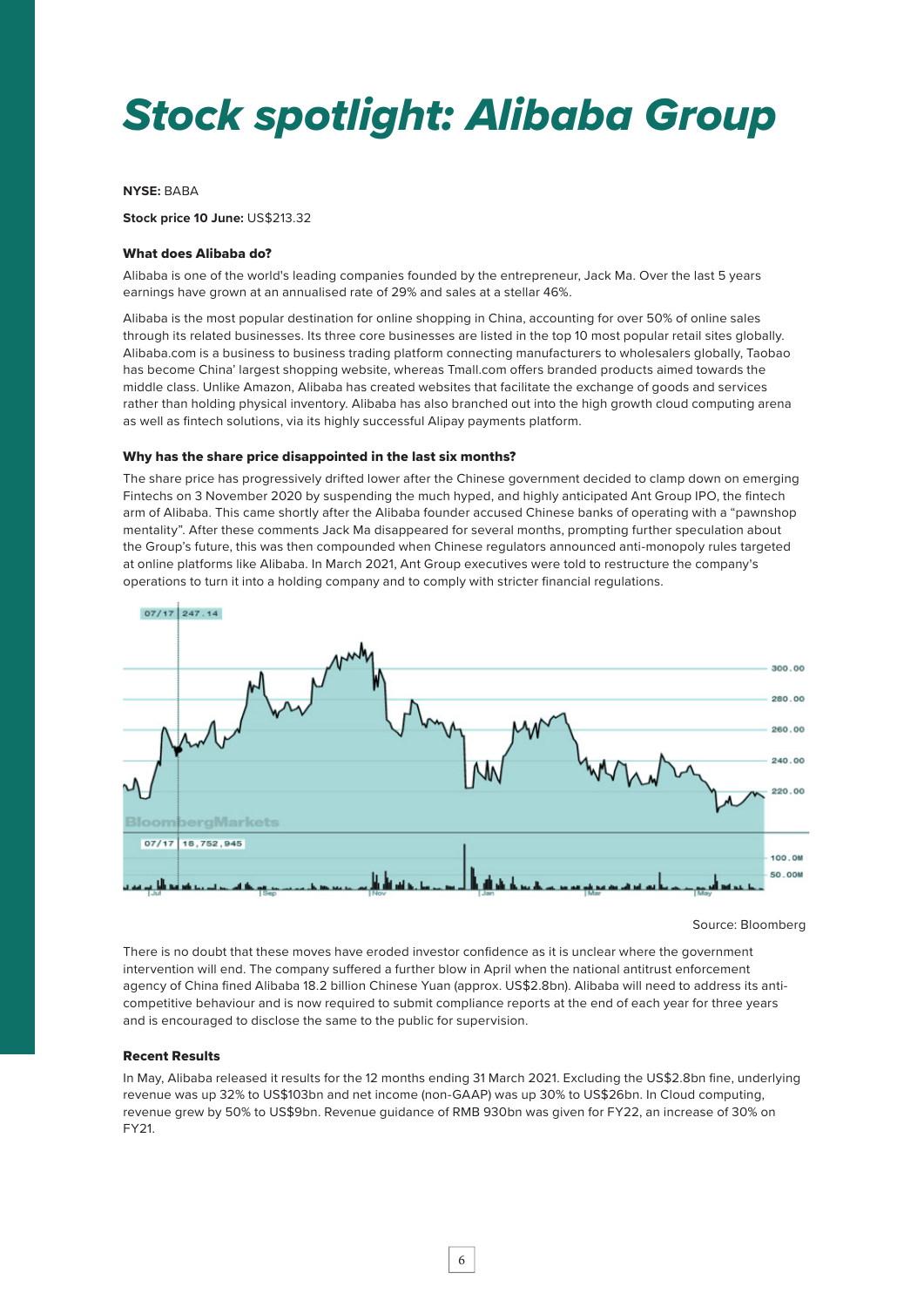### **Outlook**

There is nothing like regulatory intervention to dampen investor confidence. Nevertheless, the recent fine reduces some of the uncertainty and the outlook for the group otherwise remains strong. There is no doubt that the group will have to make some changes to some of its businesses to comply with the anti-monopoly conditions. Inevitably these changes will reduce profitability. While consensus earnings estimates have been revised down for FY22 and FY23, they remain in the range of US\$9.73 per share and \$12.85 per share respectively. This would imply fair value of at least \$US290 per share, implying significant near-term upside of 36%. Even if we apply a moderate discount for risk, value still appears compelling.

> **By Martin Fowler**, Partner | Wealth Management p. +61 2 8236 7776 e. martin.fowler@pitcher.com.au